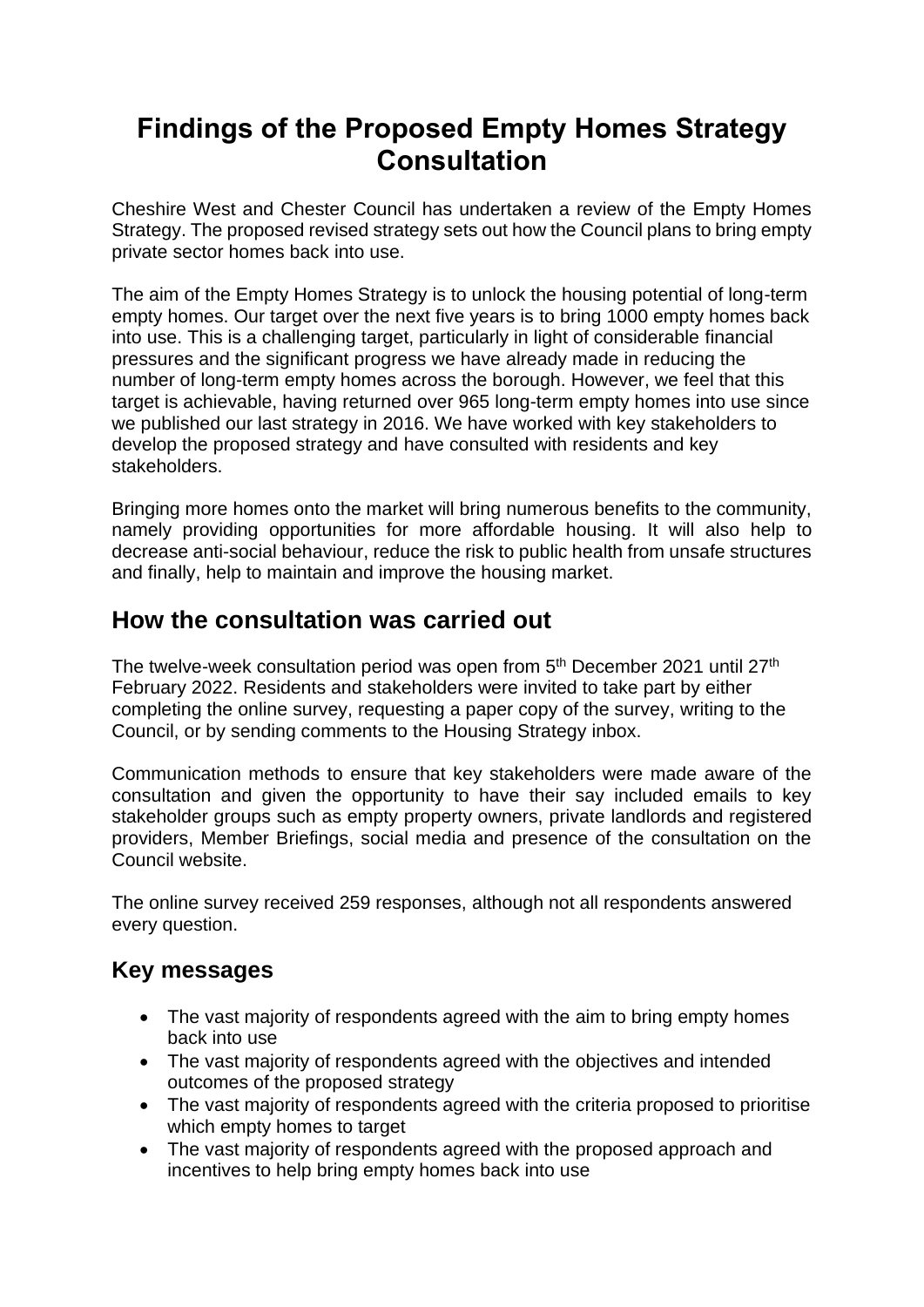• The majority of respondents agreed with the proposed use of enforcement when necessary to bring empty homes back into use

## **Summary of consultation findings**

## **Survey responses**

#### **Overall aim of the proposed Empty Homes Strategy**

Respondents were asked to what extent they agreed or disagreed with the aim of bringing empty homes back into use.

#### **Graph 1**

 $\overline{\phantom{0}}$ 

|   | Q1. To what extent do you agree or disagree with the aim of bringing<br>empty homes back into use? |  |       |                |  |  |
|---|----------------------------------------------------------------------------------------------------|--|-------|----------------|--|--|
|   | <b>Response</b><br><b>Response</b><br><b>Answer Choices</b><br>Total<br><b>Percent</b>             |  |       |                |  |  |
|   | Strongly agree                                                                                     |  | 81%   | 208            |  |  |
| 2 | Agree                                                                                              |  | 16%   | 42             |  |  |
| 3 | Neither agree nor<br>disagree                                                                      |  | $1\%$ | 2              |  |  |
| 4 | <b>Disagree</b>                                                                                    |  | 1%    | 3              |  |  |
| 5 | Strongly disagree                                                                                  |  | $1\%$ | $\mathfrak{p}$ |  |  |
| 6 | Don't know<br>$0\%$<br>$\Omega$                                                                    |  |       |                |  |  |
|   | 81% strongly agree, 16% agree, 1% neither agree nor disagree, 1% disagree, 1%<br>strongly disagree |  |       |                |  |  |

The results shows that the vast majority of respondents agreed with the aim to bring empty homes back into use, with 97% of respondents either strongly agreeing or agreeing.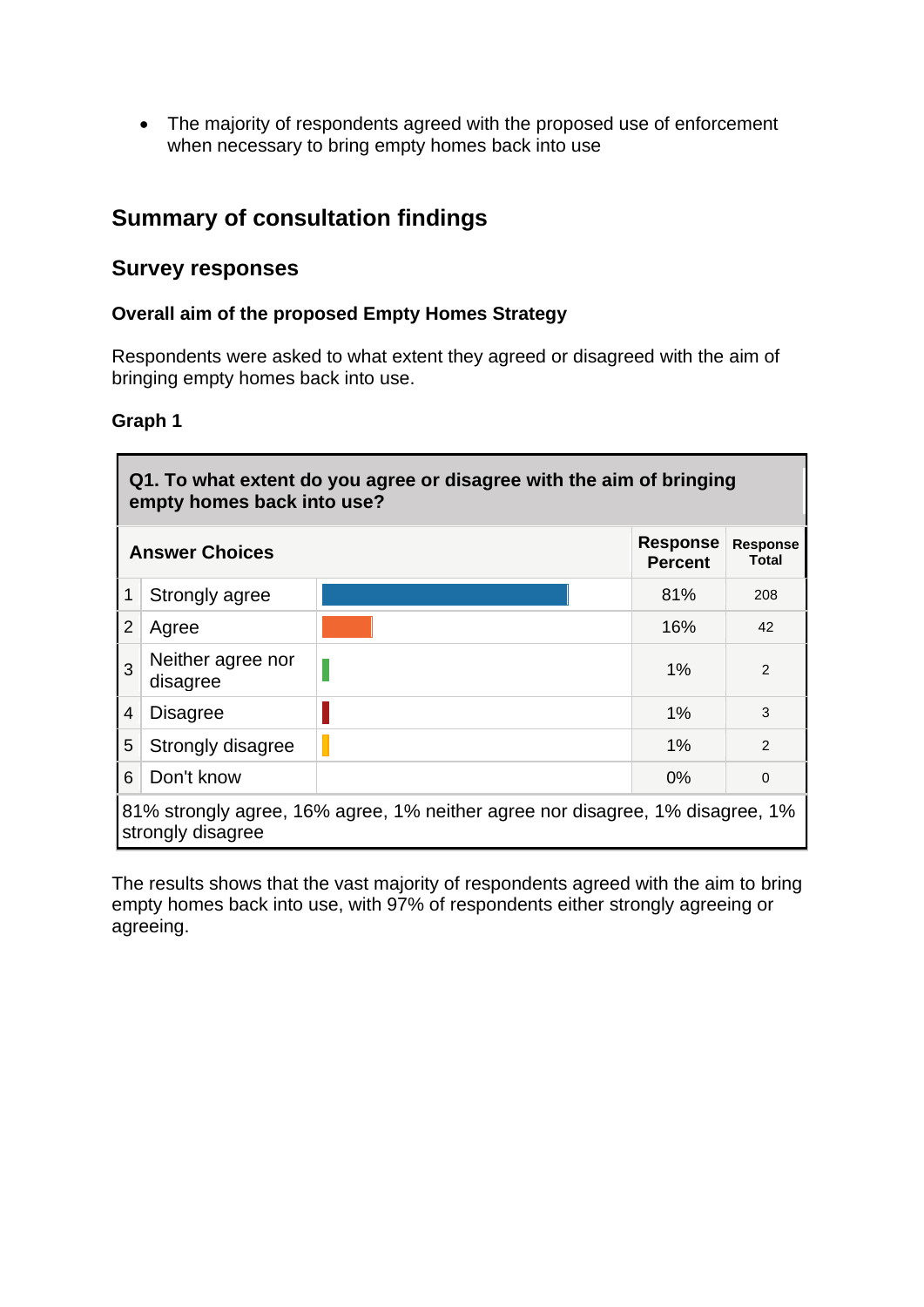### **Objectives and Outcomes**

Question 2 set out the objectives and resulting outcomes of the proposed strategy, and asked how much respondents agreed or disagreed with them.

## **Graph 2**

**Q2. The objectives of the Empty Homes Strategy and resulting outcomes of the proposed strategy are summarised below:** 

- **Raise awareness of empty homes as a wasted resource**
- **Increase the supply and choice of decent housing of all tenures for people in housing need**
- **Improve our neighbourhoods by addressing empty homes that have become the focus of crime, anti-social behaviour and neglect**
- **Provide a strategic fit with other corporate objectives and develop effective partnerships with key stakeholders including empty homeowners**

**Overall, how much do you agree or disagree with these objectives?** 

| <b>Answer Choices</b> |                                                                        | <b>Response</b><br><b>Percent</b> | <b>Response</b><br>Total |     |  |  |
|-----------------------|------------------------------------------------------------------------|-----------------------------------|--------------------------|-----|--|--|
| 1                     | Strongly agree                                                         |                                   | 73%                      | 188 |  |  |
| 2                     | Agree                                                                  |                                   | 23%                      | 60  |  |  |
| 3                     | Neither agree nor<br>disagree                                          |                                   | 1%                       | 3   |  |  |
| $\overline{4}$        | <b>Disagree</b>                                                        |                                   | 2%                       | 4   |  |  |
| 5                     | Strongly disagree                                                      |                                   | 1%                       | 2   |  |  |
| 6                     | Don't know                                                             |                                   | 0%                       | 0   |  |  |
|                       | 73% strongly agree 23% agree 1% peither agree nor disagree 2% disagree |                                   |                          |     |  |  |

73% strongly agree, 23% agree, 1% neither agree nor disagree, 2% disagree, 1% strongly disagree, 0% don't know

The results show that the vast majority of respondents agreed with the objectives and intended outcomes of the proposed strategy, with 96% of respondents either strongly agreeing or agreeing.

Respondents were also asked if they had any further comments about the objectives. 34 comments were received and the key messages from these comments were:

- Respondents were supportive of the strategy and provided suggestions
- There were some queries regarding wording used in the proposed strategy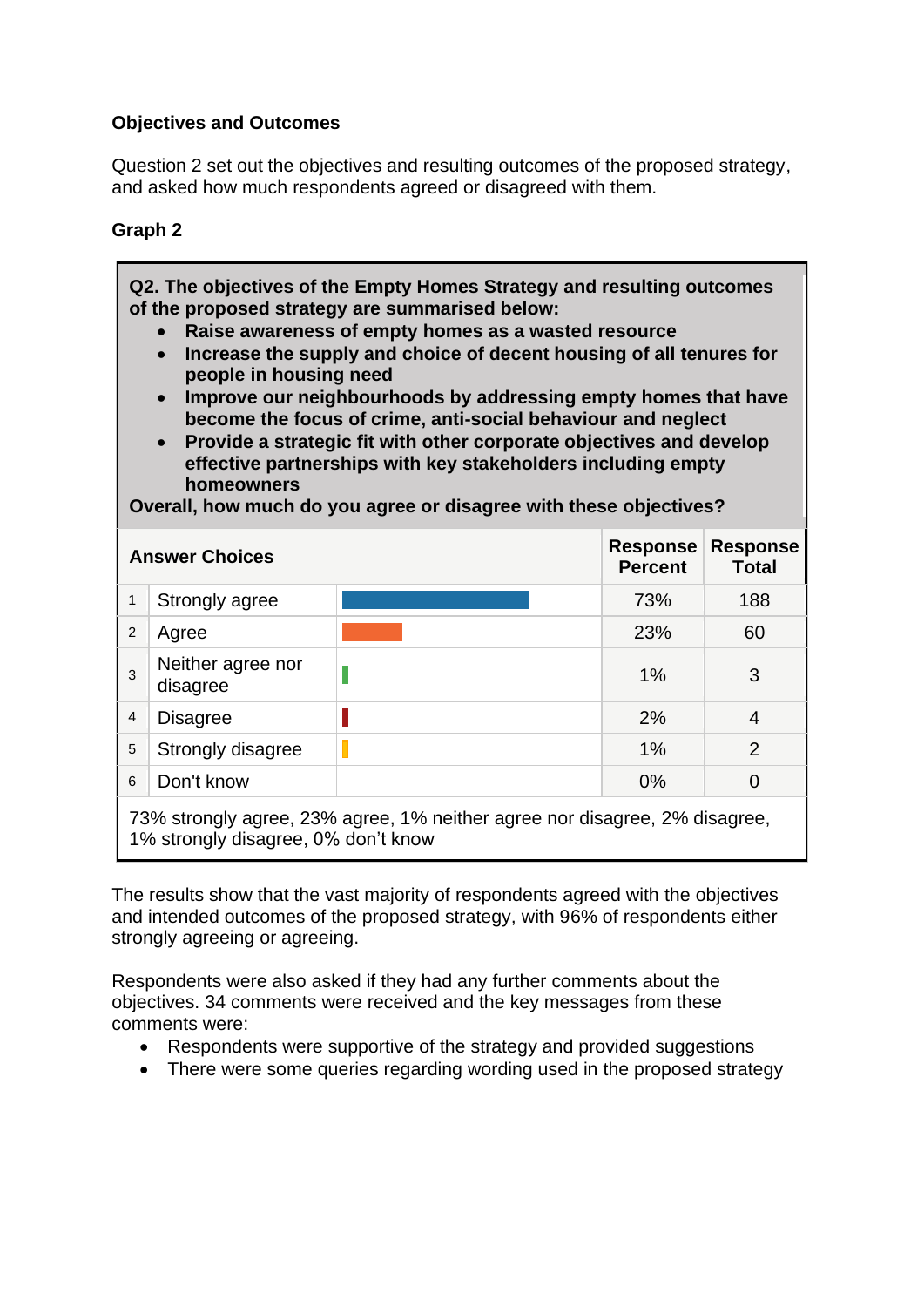## **Priorities**

Question 3a set out the criteria below that the Council proposes to use to prioritise which empty homes to target and attempt to bring back into use, and asked respondents how much they agreed or disagreed with the criteria.

#### **Graph 3**

| Q3a. The Council is proposing to prioritise empty homes using the set of<br>criteria listed below:<br>A. Problem properties – overgrown gardens, rodent activity, accumulating<br>rubbish, etc.<br>B. In disrepair or in a condition that affects the structure of neighbouring<br>properties<br>C. A hazard to members of the public<br>D. Homes that have been empty for six months and more<br>Overall, how much do you agree or disagree that we should prioritise<br>empty homes using these criteria? |                                                                                                                   |  |     |     |  |  |
|-------------------------------------------------------------------------------------------------------------------------------------------------------------------------------------------------------------------------------------------------------------------------------------------------------------------------------------------------------------------------------------------------------------------------------------------------------------------------------------------------------------|-------------------------------------------------------------------------------------------------------------------|--|-----|-----|--|--|
|                                                                                                                                                                                                                                                                                                                                                                                                                                                                                                             | <b>Response</b><br><b>Response</b><br><b>Answer Choices</b><br><b>Percent</b><br><b>Total</b>                     |  |     |     |  |  |
| 1                                                                                                                                                                                                                                                                                                                                                                                                                                                                                                           | Strongly agree                                                                                                    |  | 66% | 169 |  |  |
| 2                                                                                                                                                                                                                                                                                                                                                                                                                                                                                                           | Agree                                                                                                             |  | 27% | 69  |  |  |
| 3                                                                                                                                                                                                                                                                                                                                                                                                                                                                                                           | Neither agree nor<br>disagree                                                                                     |  | 3%  | 7   |  |  |
| 4                                                                                                                                                                                                                                                                                                                                                                                                                                                                                                           | <b>Disagree</b>                                                                                                   |  | 3%  | 8   |  |  |
| 5                                                                                                                                                                                                                                                                                                                                                                                                                                                                                                           | Strongly disagree                                                                                                 |  | 2%  | 4   |  |  |
| 6                                                                                                                                                                                                                                                                                                                                                                                                                                                                                                           | Don't know<br>$0\%$<br>$\Omega$                                                                                   |  |     |     |  |  |
|                                                                                                                                                                                                                                                                                                                                                                                                                                                                                                             | 66% strongly agree, 27% agree, 3% neither agree nor disagree, 3% disagree, 2%<br>strongly disagree, 0% don't know |  |     |     |  |  |

The results show that the vast majority ofrespondents agreed with the criteria proposed to prioritise empty homes to target, with 93% of respondents either strongly agreeing or agreeing with them

Question 3b asked respondents to indicate which of the criteria they thought was most important in prioritising bringing empty homes back into use.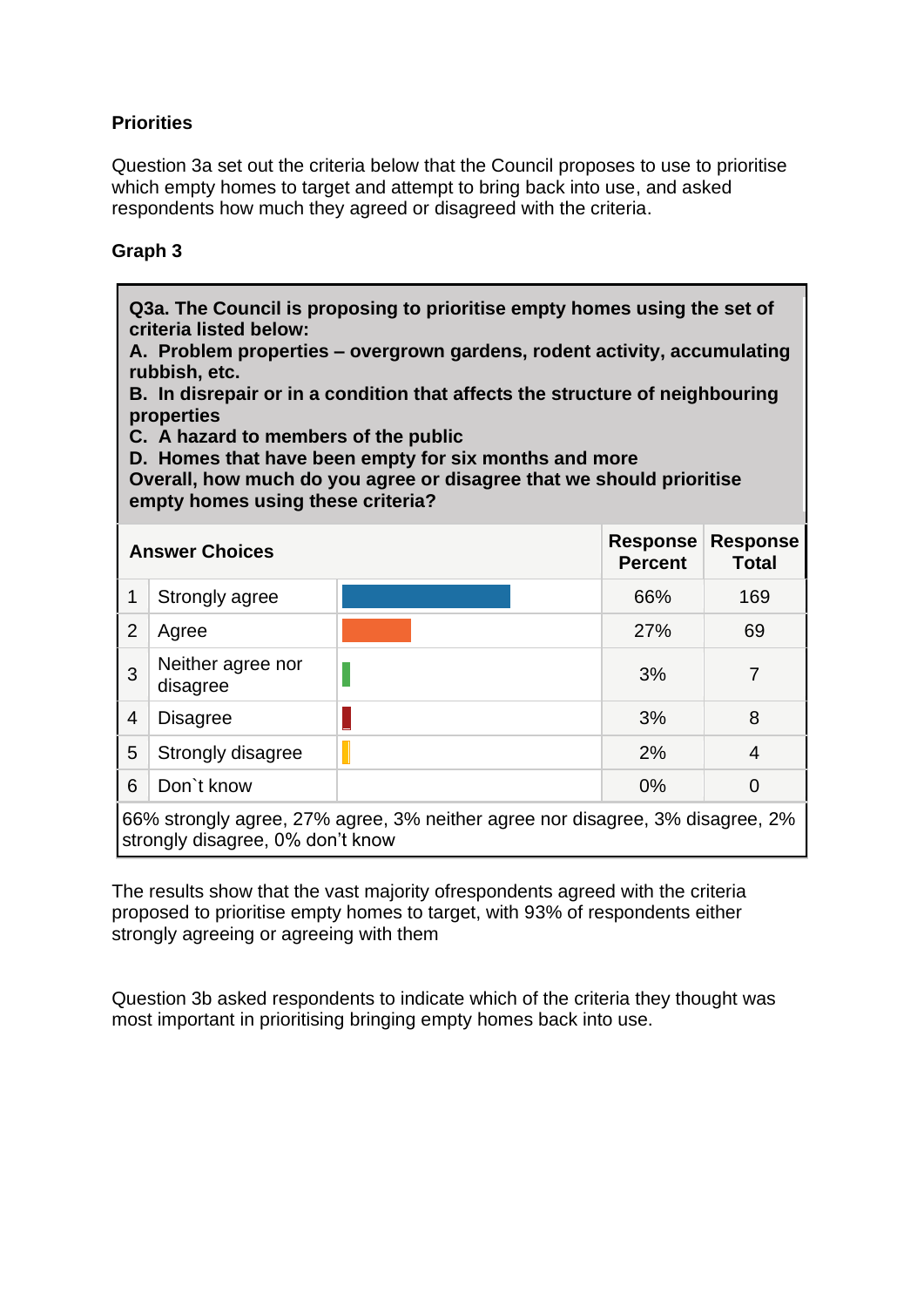| Q3b. Which of the criteria listed above do you think is the most important?                                                                                                                                                                                                                                                                                                                                                               |                                                                                               |  |     |    |  |  |
|-------------------------------------------------------------------------------------------------------------------------------------------------------------------------------------------------------------------------------------------------------------------------------------------------------------------------------------------------------------------------------------------------------------------------------------------|-----------------------------------------------------------------------------------------------|--|-----|----|--|--|
|                                                                                                                                                                                                                                                                                                                                                                                                                                           | <b>Response</b><br><b>Response</b><br><b>Answer Choices</b><br><b>Percent</b><br><b>Total</b> |  |     |    |  |  |
|                                                                                                                                                                                                                                                                                                                                                                                                                                           |                                                                                               |  |     |    |  |  |
| B                                                                                                                                                                                                                                                                                                                                                                                                                                         | In disrepair                                                                                  |  | 33% | 85 |  |  |
| D                                                                                                                                                                                                                                                                                                                                                                                                                                         | Homes that have<br>been empty for<br>six months and<br>more                                   |  | 24% | 60 |  |  |
| C                                                                                                                                                                                                                                                                                                                                                                                                                                         | A hazard to<br>members of the<br>public                                                       |  | 22% | 56 |  |  |
| $\overline{A}$                                                                                                                                                                                                                                                                                                                                                                                                                            | Problem<br>properties                                                                         |  | 21% | 54 |  |  |
| A. Problem properties – overgrown gardens, rodent activity, accumulating<br>rubbish, etc. $-21\%$ said was the most important<br>B. In disrepair or in a condition that affects the structure of neighbouring<br>properties – 33% said was the most important<br>C. A hazard to members of the public $-22\%$ said was the most important<br>D. Homes that have been empty for six months and more $-24\%$ said was<br>the most important |                                                                                               |  |     |    |  |  |

Homes in disrepair which affect neighbouring properties was deemed to be the most important of the criteria, with 33% of respondents choosing this criterion..

Whilst a slightly smaller number of respondents indicated that empty homes that have been empty for six months or more (24%), hazardous properties (22%), and problem properties (21%) were the most important of the criteria to them.

- Respondents were also asked if they had any further comments about the criteria. 44 comments were received and the key messages from these comments were: Public safety should be the priority
- Empty homes can have a negative effect on neighbourhoods
- The length of time a property is empty can be out of the owner's control
- All of the criteria used to prioritise are equally as important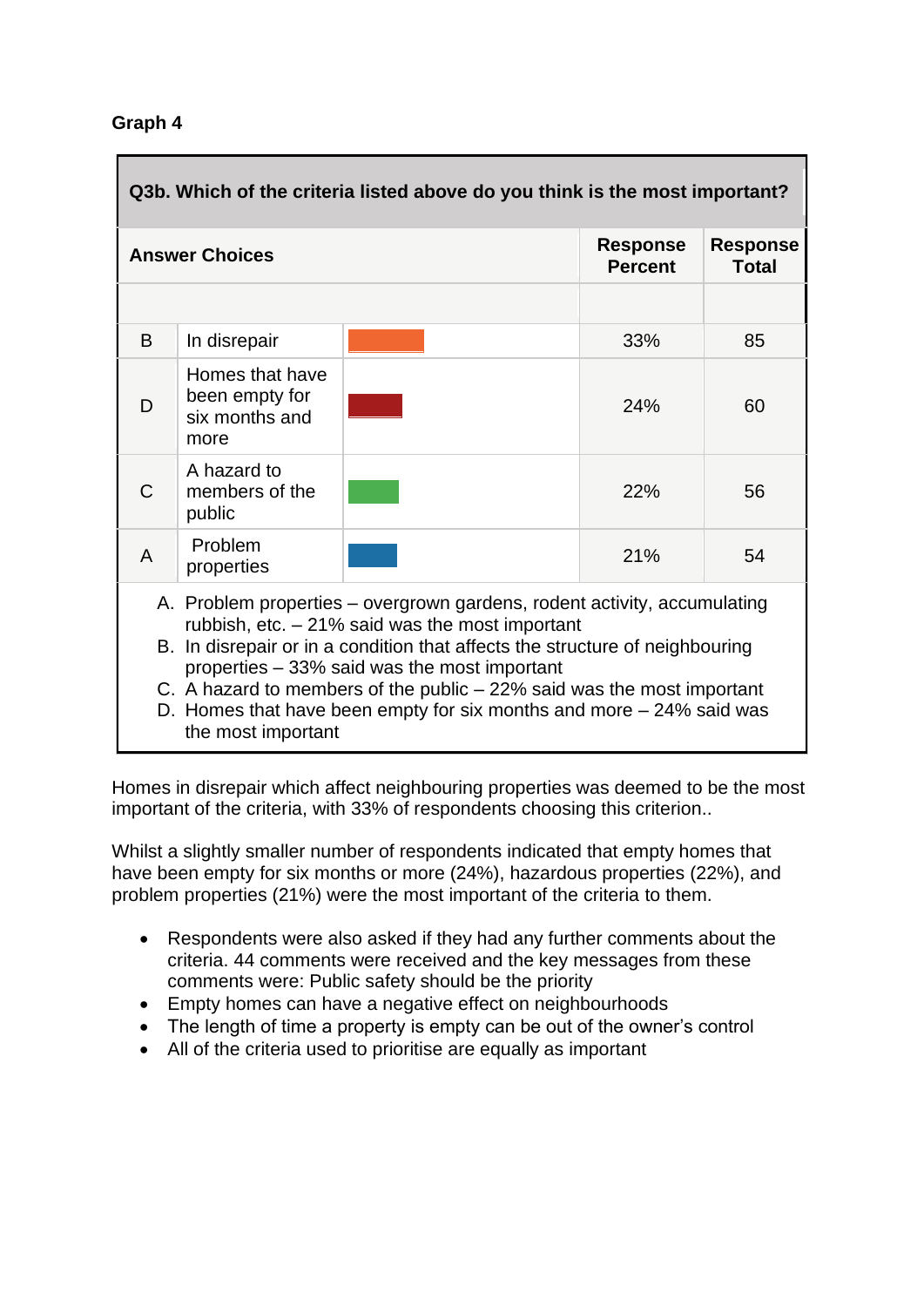## **Proposed Approach**

Question 4 asked how much respondents agreed or disagreed with the Council's proposed approach to tackling empty homes, which is explained in Section 3 of the proposed strategy, and summarised below:

The approach we will take will continue to combine enforcement activity with new and innovative initiatives, including specialist guidance, loan support and grant assistance.

The Empty Homes Strategy will continue to place a strong emphasis on partnership working, which will include working with empty homeowners as well as housing providers such as registered providers, who provide social housing and private landlords who provide private rented housing.

|                | Q4. Overall, how much do you agree or disagree with this proposed<br>approach?                                    |  |       |          |  |
|----------------|-------------------------------------------------------------------------------------------------------------------|--|-------|----------|--|
|                | <b>Response</b><br><b>Response</b><br><b>Answer Choices</b><br><b>Percent</b><br>Total                            |  |       |          |  |
| 1              | Strongly agree                                                                                                    |  | 56%   | 143      |  |
| 2              | Agree                                                                                                             |  | 38%   | 96       |  |
| 3              | Neither agree nor<br>disagree                                                                                     |  | $4\%$ | 10       |  |
| $\overline{4}$ | <b>Disagree</b>                                                                                                   |  | 1%    | 3        |  |
| 5              | Strongly disagree                                                                                                 |  | 2%    | 4        |  |
| 6              | Don't know                                                                                                        |  | $0\%$ | $\Omega$ |  |
|                | 56% strongly agree, 38% agree, 4% neither agree nor disagree, 1% disagree,<br>2% strongly disagree, 0% don't know |  |       |          |  |

#### **Graph 5**

The majority of respondents agreed with the proposed approach, with 93% of respondents either strongly agreeing or agreeing.

- Respondents were also asked if they had any further comments about the approach. 28 comments were received and the key messages from these comments were: Empty homes need to go to those in need
- We need to use enforcement action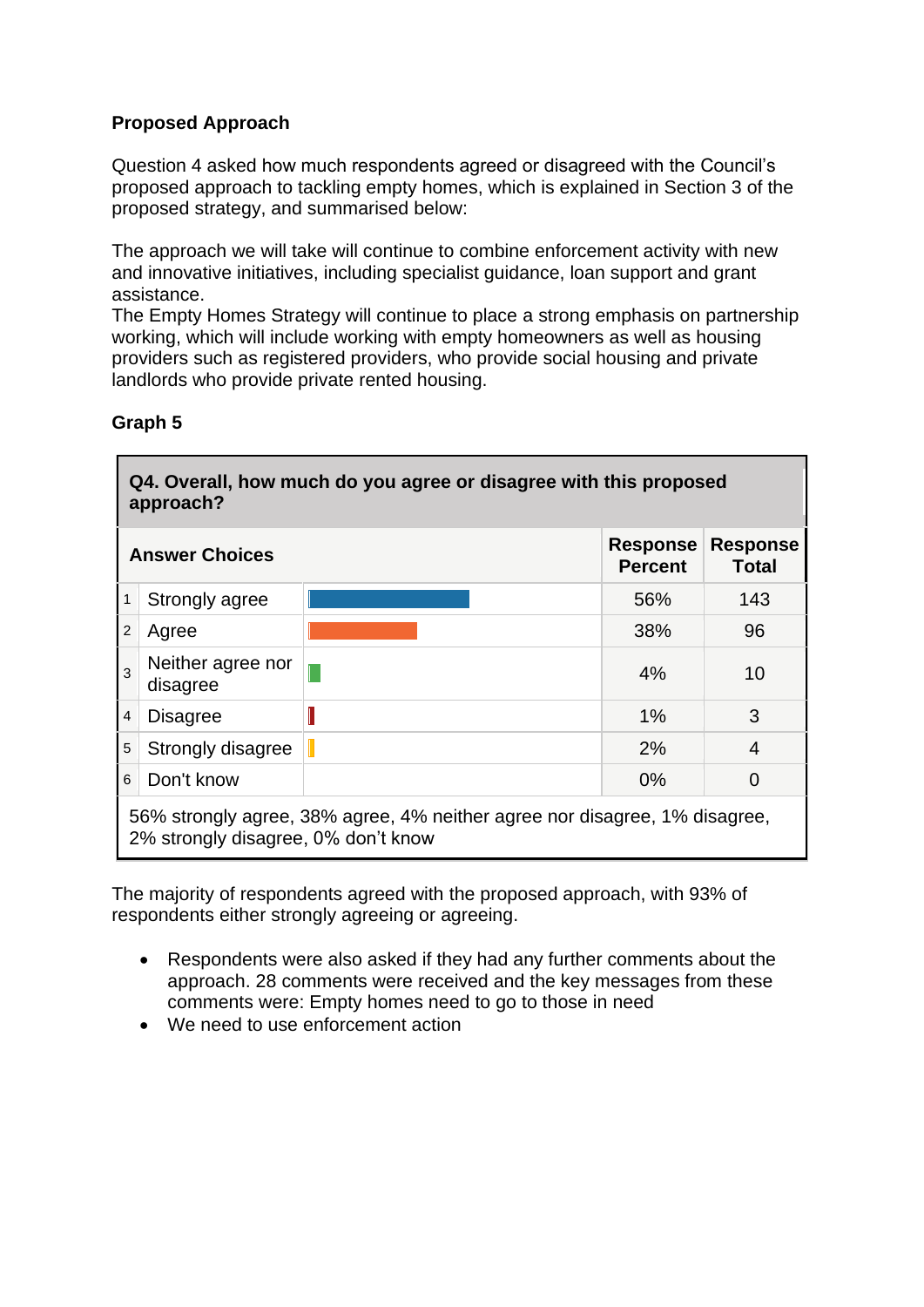#### **Incentives for owners of empty homes**

On page 11 of the proposed strategy, there are details of a range of incentives we provide to owners of empty homes, to help them bring their empty home back into use, such as:

- A. Empty home grants
- B. Empty home loan
- C. Conversion grant
- D. Decent home loan

In addition, the Council also offers the following schemes:

- E. Landlord accreditation scheme
- F. Leasing Scheme
- G. Empty homes matching service

Question 5 asks respondents how much they agree or disagree with the proposed incentives.

#### **Graph 6**

|                                                            | Q5. Overall, how much do you agree or disagree that we should help<br>empty homeowners in this way?               |  |     |                          |  |
|------------------------------------------------------------|-------------------------------------------------------------------------------------------------------------------|--|-----|--------------------------|--|
| <b>Response</b><br><b>Answer Choices</b><br><b>Percent</b> |                                                                                                                   |  |     | <b>Response</b><br>Total |  |
| $\mathbf{1}$                                               | Strongly agree                                                                                                    |  | 42% | 107                      |  |
| 2                                                          | Agree                                                                                                             |  | 39% | 98                       |  |
| 3                                                          | Neither agree nor<br>disagree                                                                                     |  | 6%  | 16                       |  |
| 4                                                          | <b>Disagree</b>                                                                                                   |  | 8%  | 21                       |  |
| 5                                                          | Strongly disagree                                                                                                 |  | 4%  | 10                       |  |
| 6                                                          | Don't know                                                                                                        |  | 1%  | $\overline{2}$           |  |
|                                                            | 42% strongly agree, 39% agree, 6% neither agree nor disagree, 8% disagree,<br>4% strongly disagree, 1% don't know |  |     |                          |  |

81% of respondents either strongly agree or agree with helping empty homeowners in this way.

Although a high proportion of respondents agreed with the proposed incentives, a slightly higher number of respondents neither agreed nor disagreed (6%), disagreed or strongly disagreed (12%) than in other questions.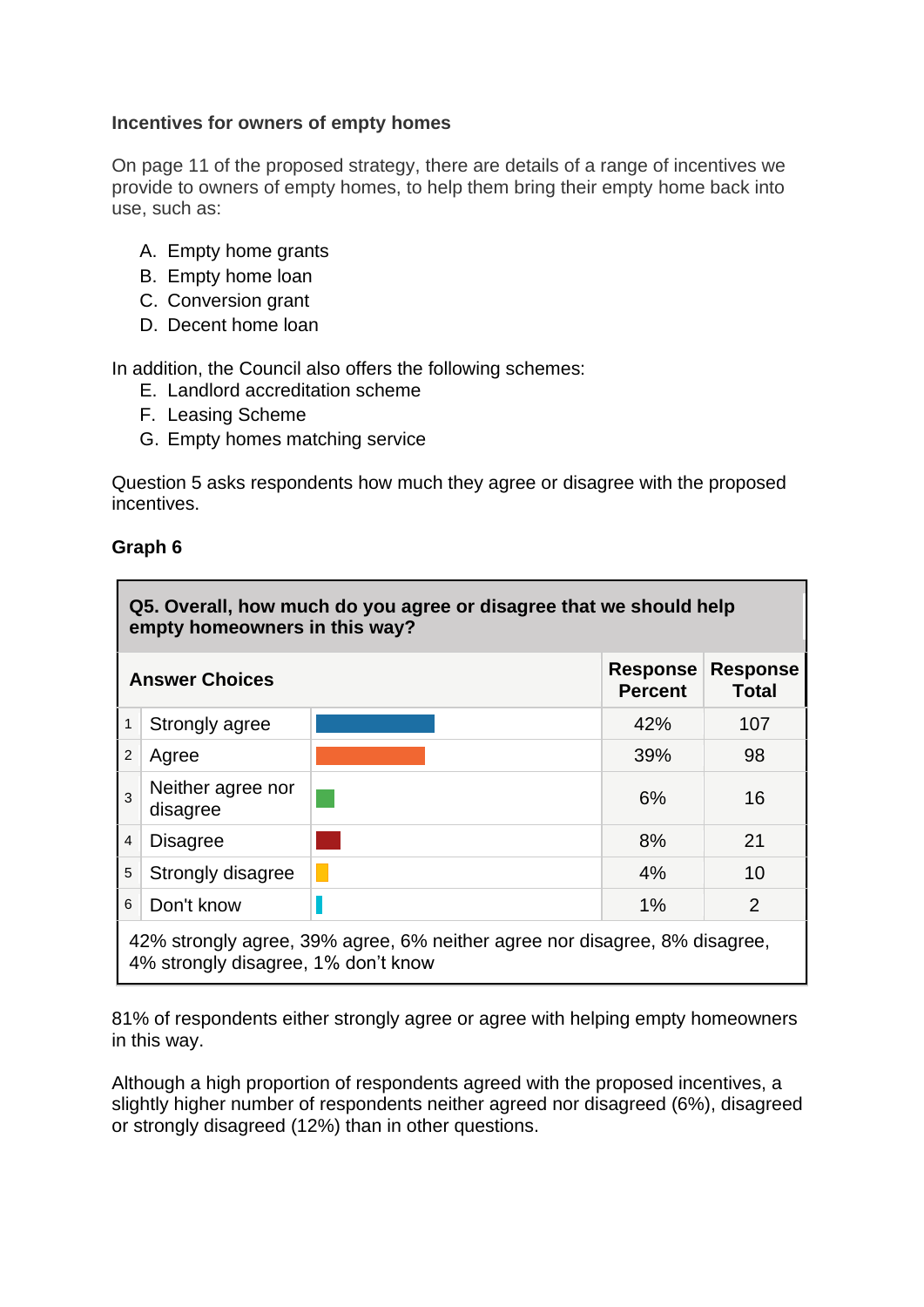- Respondents were also asked if they had any further comments about the incentives. 45 comments were received and the key messages from these comments were: Suggestions for implementing the different options
- Owners of empty homes should be forced to pay for the required works themselves
- Support for the options proposed
- Issues and objections to working with, and creating more private landlords

### **Choice of Incentives**

Question 6 asked respondents to indicate which of the incentives they thought would encourage empty homeowners to bring their home back into use.

#### **Graph 7**



Empty Home Grants were chosen as the first choice incentive most often (46%), followed by Leasing Schemes and Matching Service (both 12%). In total, Empty Homes Grants (22%), Conversion Grants (17%) and Empty Home Loans (14%) were chosen most often as either a first, second or third choice.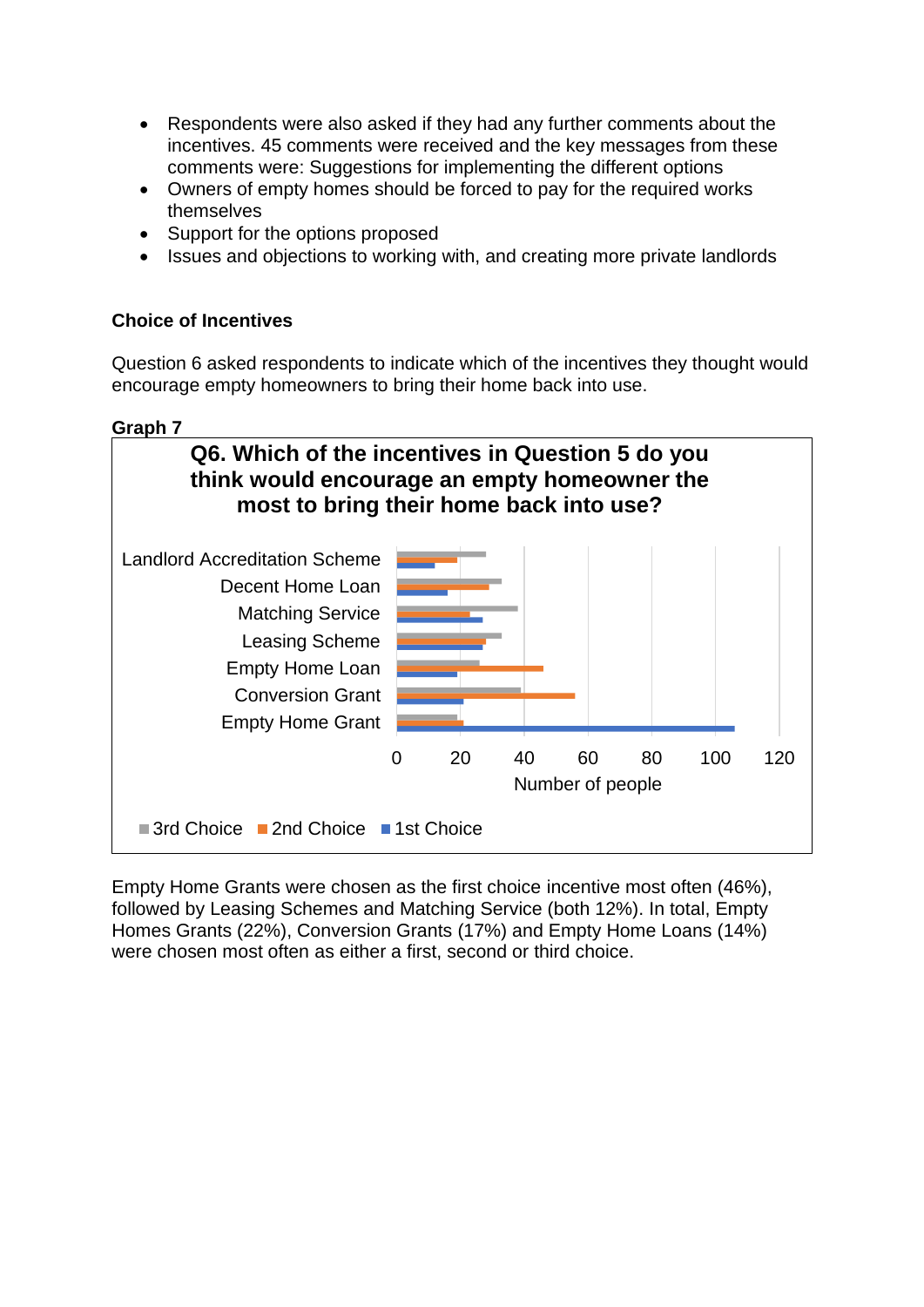## **Conversion Grants**

Question 7 asked respondents to say how much they agreed or disagreed with the requirements of a conversion grant.

## **Graph 8**

**Q7. A Conversion Grant requires the empty homeowner to house someone in housing need for up to five years. Overall, how much do you agree or disagree with this?** 

|                | <b>Answer Choices</b>                                                       |  | <b>Response</b><br><b>Percent</b> | <b>Response</b><br><b>Total</b> |  |  |
|----------------|-----------------------------------------------------------------------------|--|-----------------------------------|---------------------------------|--|--|
|                | Strongly agree                                                              |  | 42%                               | 107                             |  |  |
| $\overline{2}$ | Agree                                                                       |  | 35%                               | 90                              |  |  |
| 3              | Neither agree nor<br>disagree                                               |  | 12%                               | 30                              |  |  |
| 4              | <b>Disagree</b>                                                             |  | 5%                                | 14                              |  |  |
| 5              | Strongly disagree                                                           |  | 5%                                | 13                              |  |  |
| 6              | Don't know                                                                  |  | 0.3%                              | 1                               |  |  |
|                | 42% strongly agree, 35% agree, 12% neither agree nor disagree, 6% disagree, |  |                                   |                                 |  |  |

77% of respondents agreed or strongly agreed with the requirement for an empty homeowner to house someone in housing need for up to five years if they receive a conversion grant to help bring the property back into use. However, 12% neither agreed nor disagreed, and 11% disagreed or strongly disagreed.

Respondents were also asked if they had any further comments about Conversion Grants. 38 comments were received and the key messages from these comments were:

- Supportive of the conditions of the Conversion Grant
- Questions raised over the detail of the conditions
- Suggestions made regarding the conditions

5% strongly disagree, 0.4% don't know

• Comments and concerns regarding how the 5 year timescale affects security of tenure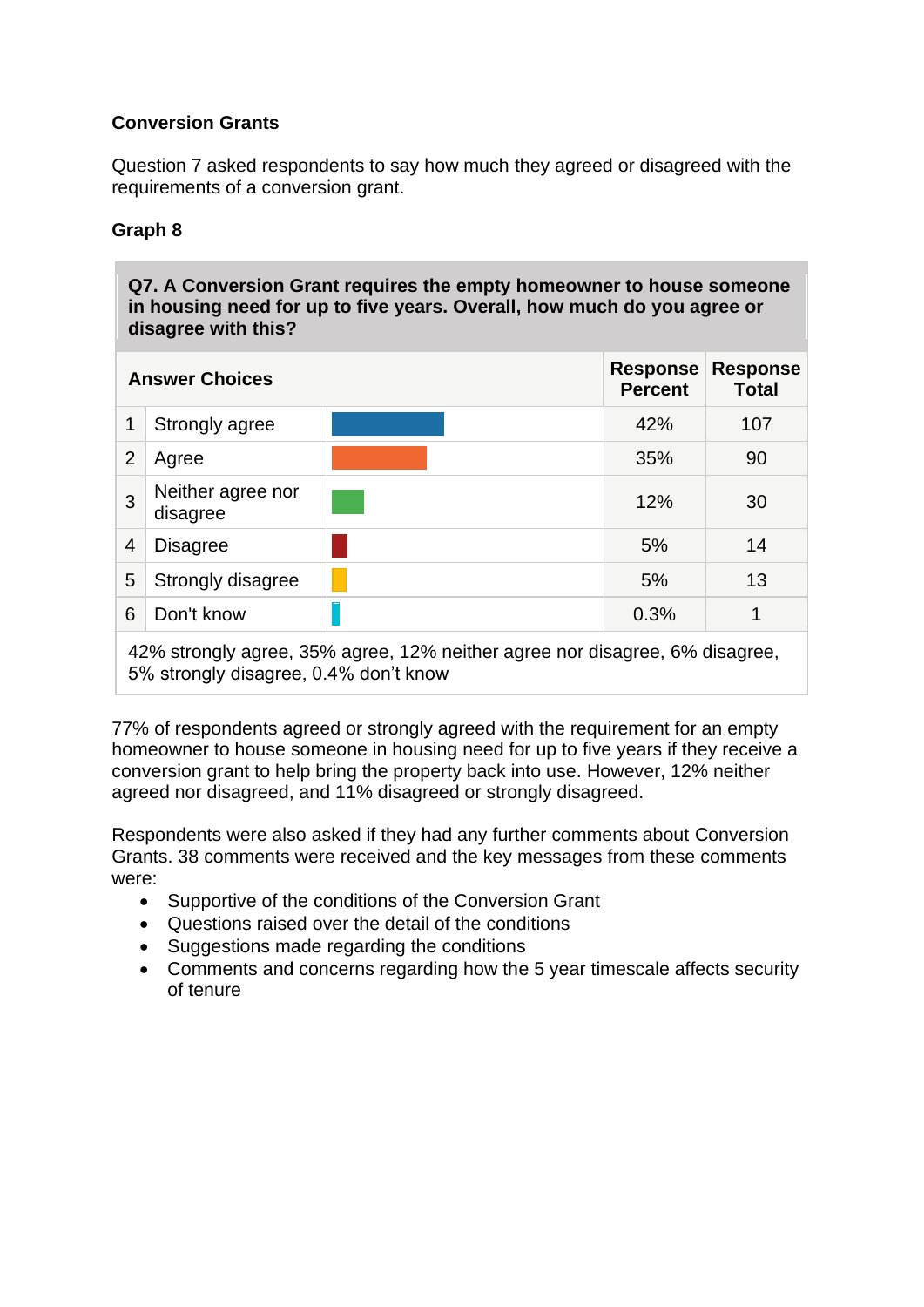## **Enforcement**

Question 8 asked respondents how much they agreed or disagreed with the use of enforcement to bring empty homes back into use.

## **Graph 9**

|   | Q8. Overall, how much do you agree or disagree with the use of<br>enforcement to bring empty homes back into use? |  |     |     |  |
|---|-------------------------------------------------------------------------------------------------------------------|--|-----|-----|--|
|   | <b>Response</b><br><b>Response</b><br><b>Answer Choices</b><br><b>Percent</b><br><b>Total</b>                     |  |     |     |  |
| 1 | Strongly agree                                                                                                    |  | 58% | 146 |  |
| 2 | Agree                                                                                                             |  | 26% | 67  |  |
| 3 | Neither agree nor<br>disagree                                                                                     |  | 6%  | 15  |  |
| 4 | <b>Disagree</b>                                                                                                   |  | 4%  | 11  |  |
| 5 | Strongly disagree                                                                                                 |  | 5%  | 13  |  |
| 6 | Don't know                                                                                                        |  | 1%  | 2   |  |
|   | 58% strongly agree, 26% agree, 6% neither agree nor disagree, 4% disagree,<br>5% strongly disagree, 1% don't know |  |     |     |  |

84% of respondents agreed or strongly agreed with the use of enforcement to bring empty homes back into use. 9% of respondents disagree and strongly disagree, therefore, there is some resistance to the use of enforcement. This is further explained in the comments made by respondents, summarised below.

- Respondents were also asked if they had any further comments about the use of enforcement. 22 comments were received and the key messages from these comments were: Support for enforcement action where necessary
- Disagreement with the Council using enforcement powers
- Need to have tried other measures first

## **Additional Comments**

Question 9 gave the opportunity for respondents to leave any additional comments.

- Respondents were also asked if they had any further comments about the proposed strategy. 42 comments were received and the key messages from these comments were: Support for the proposed strategy
- Suggestions for implementation of the proposed strategy
- Wider housing comments and suggestions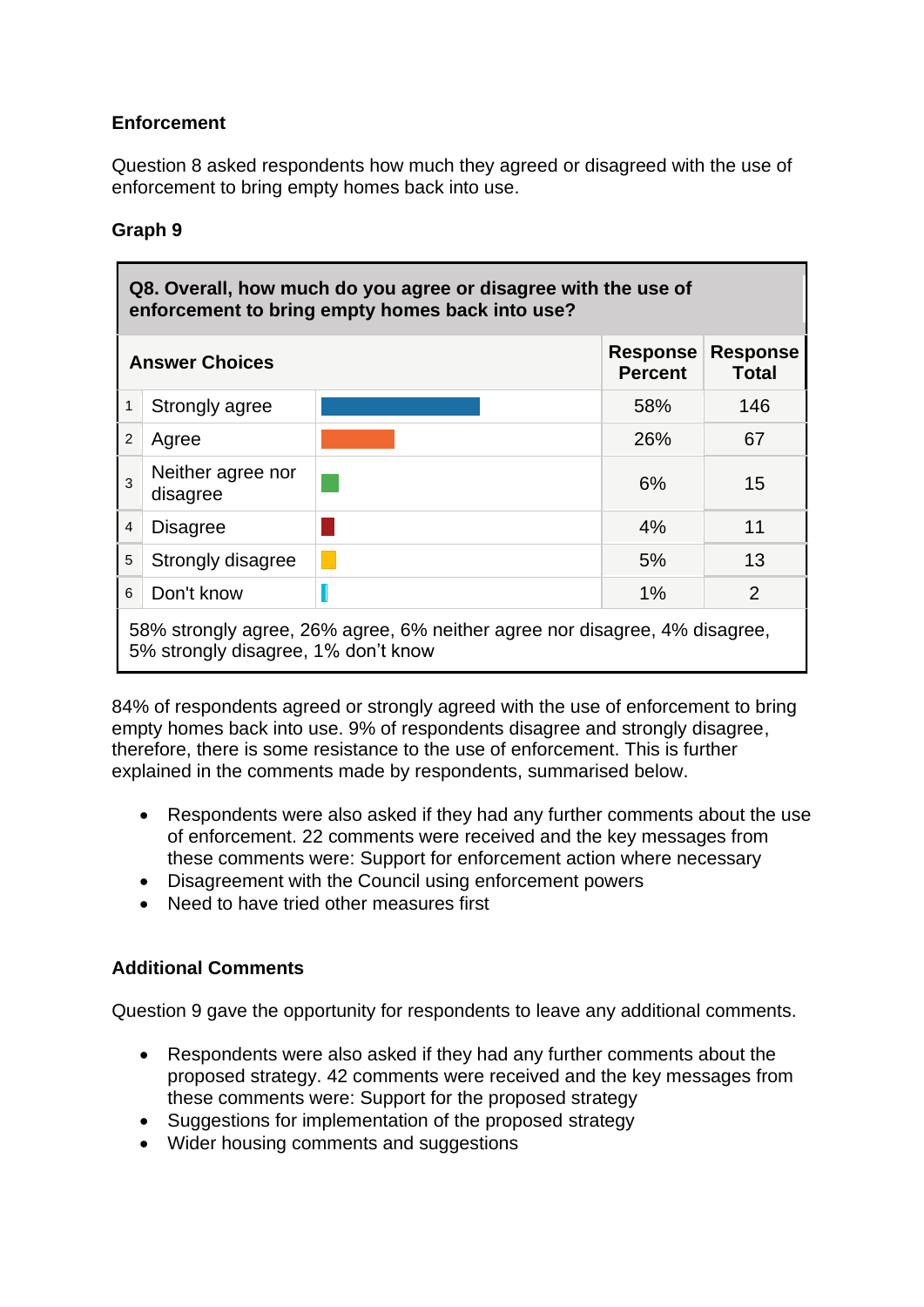## **Action taken as a result of the consultation**

The response to the consultation suggests strong support for the aims, approach and methods set out in the proposed Strategy to bring empty homes back into use. Some comments imply that respondents were unclear regarding the detail behind the delivery of the strategy, therefore, the wording in the strategy will be revisited to ensure clarity.

Comments also showed a strong desire for empty homes to help address housing need, which is in line with the Council's aims.

Given the strong support for the proposed Empty Homes Strategy, it will be taken to Places Scrutiny Board for approval, and then to Cabinet to request adoption of the strategy.

## **Appendix 1 Profile of Respondents**

|                | Q10. Are you responding as?                                                          |                                   |                                 |     |  |
|----------------|--------------------------------------------------------------------------------------|-----------------------------------|---------------------------------|-----|--|
|                | <b>Answer Choices</b>                                                                | <b>Response</b><br><b>Percent</b> | <b>Response</b><br><b>Total</b> |     |  |
| $\mathbf 1$    | A local resident                                                                     |                                   | 91%                             | 234 |  |
| $\overline{2}$ | A local business                                                                     |                                   | 2%                              | 6   |  |
| 3              | An employee of<br><b>Cheshire West</b><br>and Chester<br>Council                     |                                   | 6%                              | 16  |  |
| 4              | An elected<br>Member of<br><b>Cheshire West</b><br>and Chester<br>Council            | I                                 | $1\%$                           | 3   |  |
| 5              | An elected Town<br>or Parish<br>Councillor in<br><b>Cheshire West</b><br>and Chester |                                   | 2%                              | 5   |  |
| 6              | A member of a<br>voluntary or<br>community<br>organisation                           |                                   | 3%                              | 7   |  |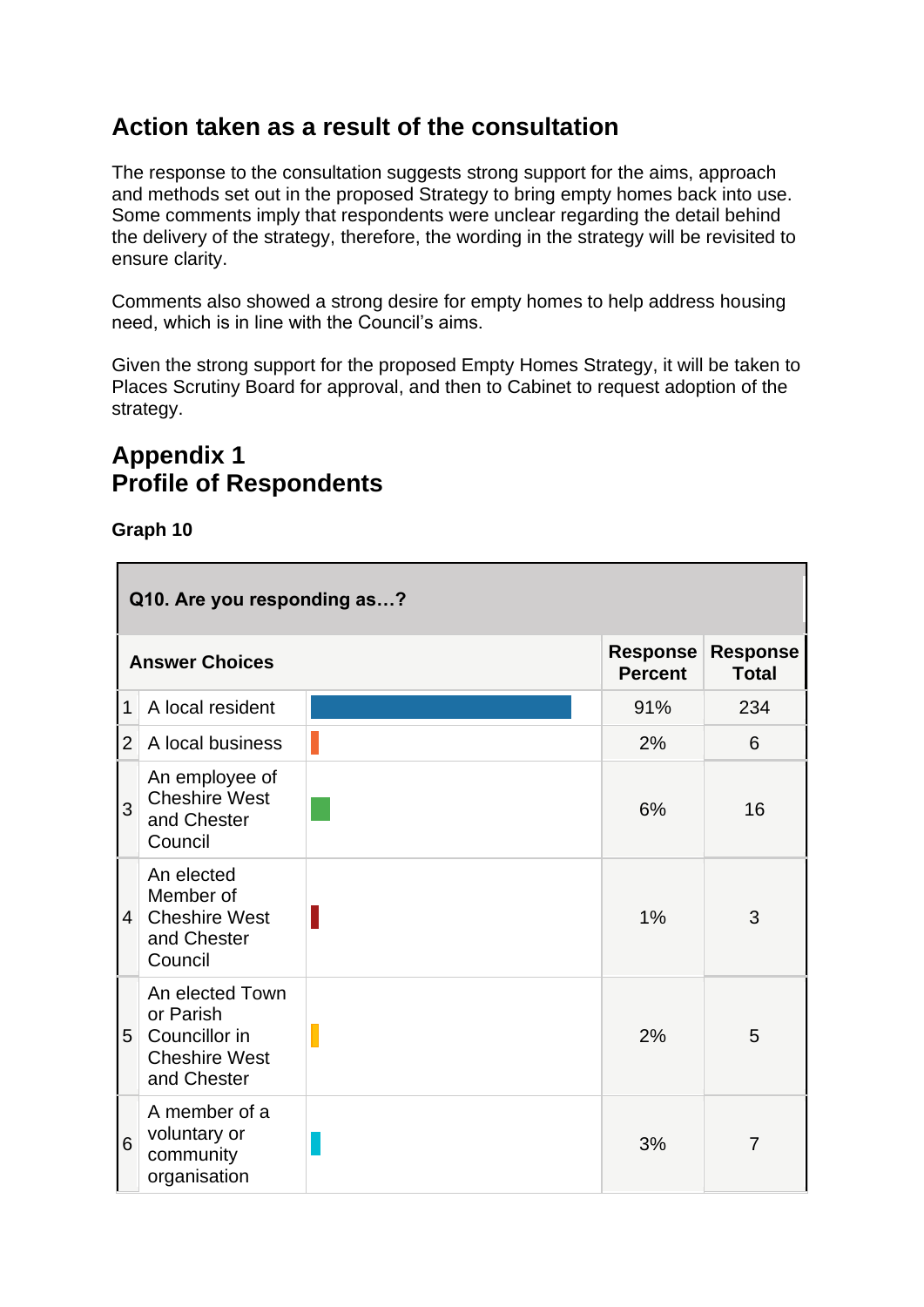| Q10. Are you responding as?                                                                                                                                                                      |  |    |    |  |  |
|--------------------------------------------------------------------------------------------------------------------------------------------------------------------------------------------------|--|----|----|--|--|
| Other (please<br>state):                                                                                                                                                                         |  | 5% | 12 |  |  |
| Local residents 91%, local business 2%, CWaC employee 6%, CWaC elected<br>Members 1%, CWaC elected Town or Parish Councillor 2%, members of<br>voluntary or community organisations 3%, other 5% |  |    |    |  |  |

The vast majority of respondents were local residents (91%). 6% of respondents were Cheshire Wesy and Chester employees and all other groups were represented by less than 5% of the respondents respectively.

#### **Postcode of respondents**

The map below shows all of the postcodes given by respondents that could be mapped (181 postcodes). Most respondents were from Chester, Ellesmere Port, Neston, Northwich and Winsford, with others dotted around the borough and five outside of the borough boundary.

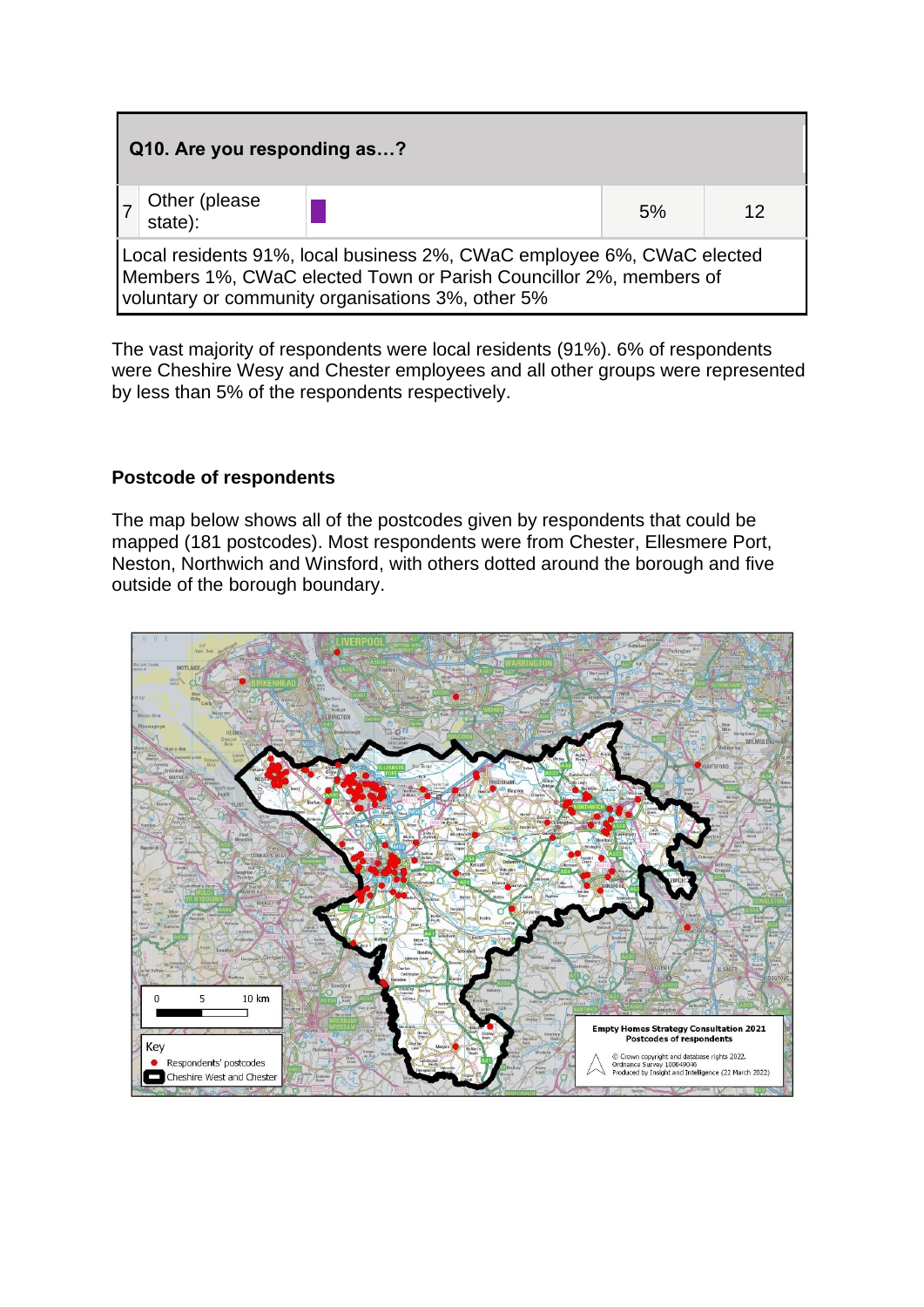| 14. Q13. Are you? |                                                                                               |                                                                |            |     |  |
|-------------------|-----------------------------------------------------------------------------------------------|----------------------------------------------------------------|------------|-----|--|
|                   | <b>Response</b><br><b>Response</b><br><b>Answer Choices</b><br><b>Percent</b><br><b>Total</b> |                                                                |            |     |  |
|                   | Male                                                                                          |                                                                | <b>23%</b> | 58  |  |
| $\overline{2}$    | Female                                                                                        |                                                                | 72%        | 182 |  |
| 3                 | Prefer not to say                                                                             |                                                                | 5%         | 13  |  |
| $\overline{4}$    | Prefer own term<br>(please state):                                                            |                                                                | 0%         |     |  |
|                   |                                                                                               | Male 23%, female 72%, prefer not to say 5%, Prefer own term 0% |            |     |  |

The majority of respondents were women with 72%. Men accounted for 23%, with 5% of respondents preferring not to say.

|                | Q14. Which age group do you belong to?                                                                |  |       |    |  |
|----------------|-------------------------------------------------------------------------------------------------------|--|-------|----|--|
|                | <b>Response</b><br><b>Response</b><br><b>Answer Choices</b><br><b>Percent</b><br><b>Total</b>         |  |       |    |  |
| 1              | Under 16 (please<br>provide the name or<br>email address of your<br>parent/guardian/teacher<br>below) |  | $0\%$ | 0  |  |
| $\overline{2}$ | $16 - 24$                                                                                             |  | 4%    | 11 |  |
| 3              | $25 - 34$                                                                                             |  | 11%   | 26 |  |
| $\overline{4}$ | $35 - 44$                                                                                             |  | 24%   | 59 |  |
| 5              | $45 - 54$                                                                                             |  | 26%   | 64 |  |
| 6              | $55 - 64$                                                                                             |  | 19%   | 48 |  |
| $\overline{7}$ | $65+$                                                                                                 |  | 16%   | 40 |  |
|                | Under 16 0%, 16-24 4%, 25-34 11%, 35-44 24%, 45-54 26%, 55-64 19%, 65+<br>16%                         |  |       |    |  |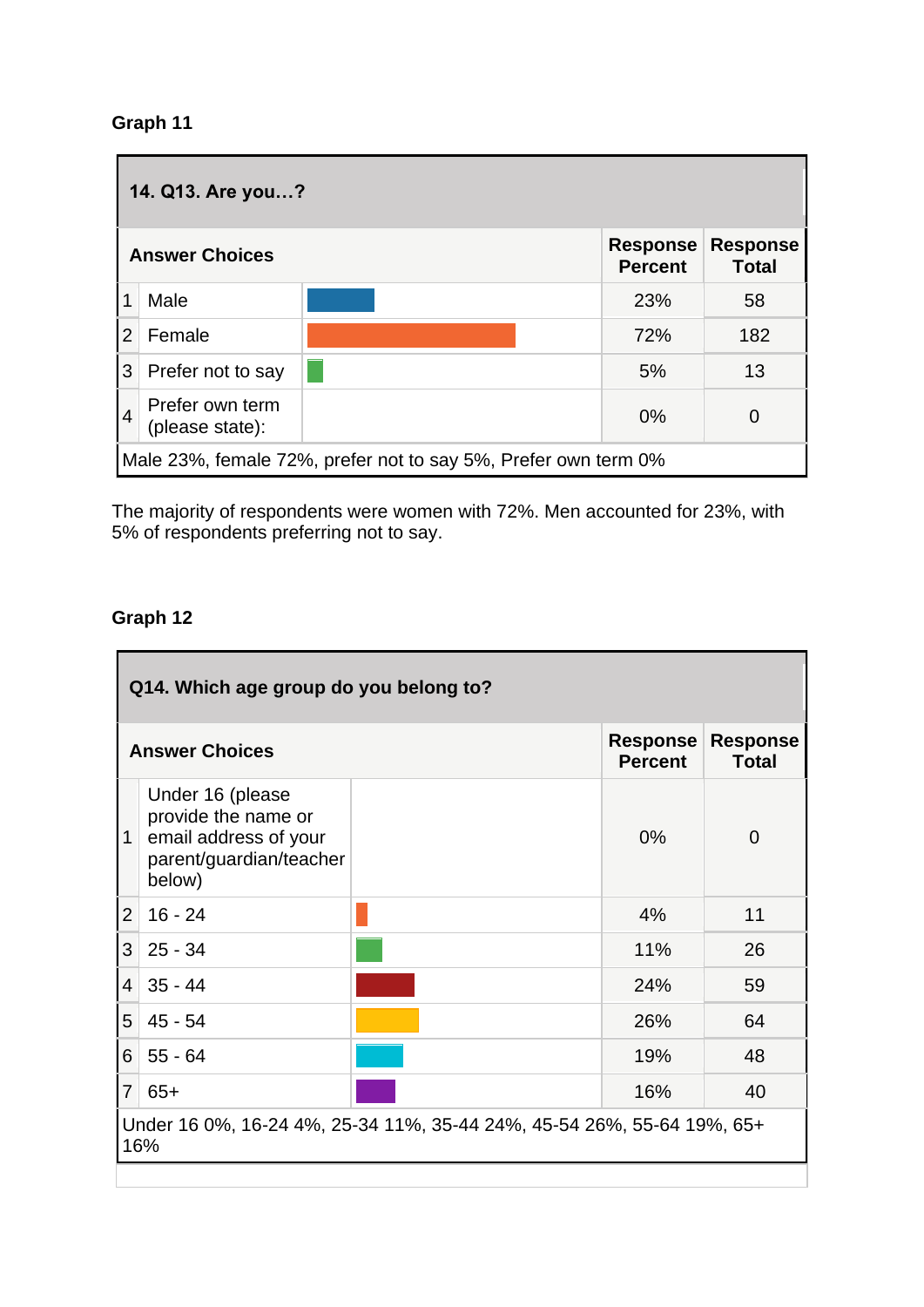The majority of respondents were between 35-44 and 45-54, with 24% and 26% respectively. Respondents between the ages of 35 and 64 accounted for 69%. the lowest number of respondents was in the 16-24 age range, with just 4%. 16% of responses were from those age 65 and over.

## **Graph 13**

| Q15. Do you have a long-term illness, health issue or disability that limits<br>your daily activities or the work you can do? |                                       |                                   |                                 |     |
|-------------------------------------------------------------------------------------------------------------------------------|---------------------------------------|-----------------------------------|---------------------------------|-----|
| <b>Answer Choices</b>                                                                                                         |                                       | <b>Response</b><br><b>Percent</b> | <b>Response</b><br><b>Total</b> |     |
|                                                                                                                               | Yes                                   |                                   | 21%                             | 52  |
|                                                                                                                               | No.                                   |                                   | 72%                             | 181 |
| 3                                                                                                                             | Prefer not to say                     |                                   | 7%                              | 17  |
|                                                                                                                               | Yes 21%, No 73%, Prefer not to say 7% |                                   |                                 |     |

The majority of respondents stated they did nothave a long-term illness, health issue or disability with 72%. 21% said that they did, and 7% said they preferred not to say.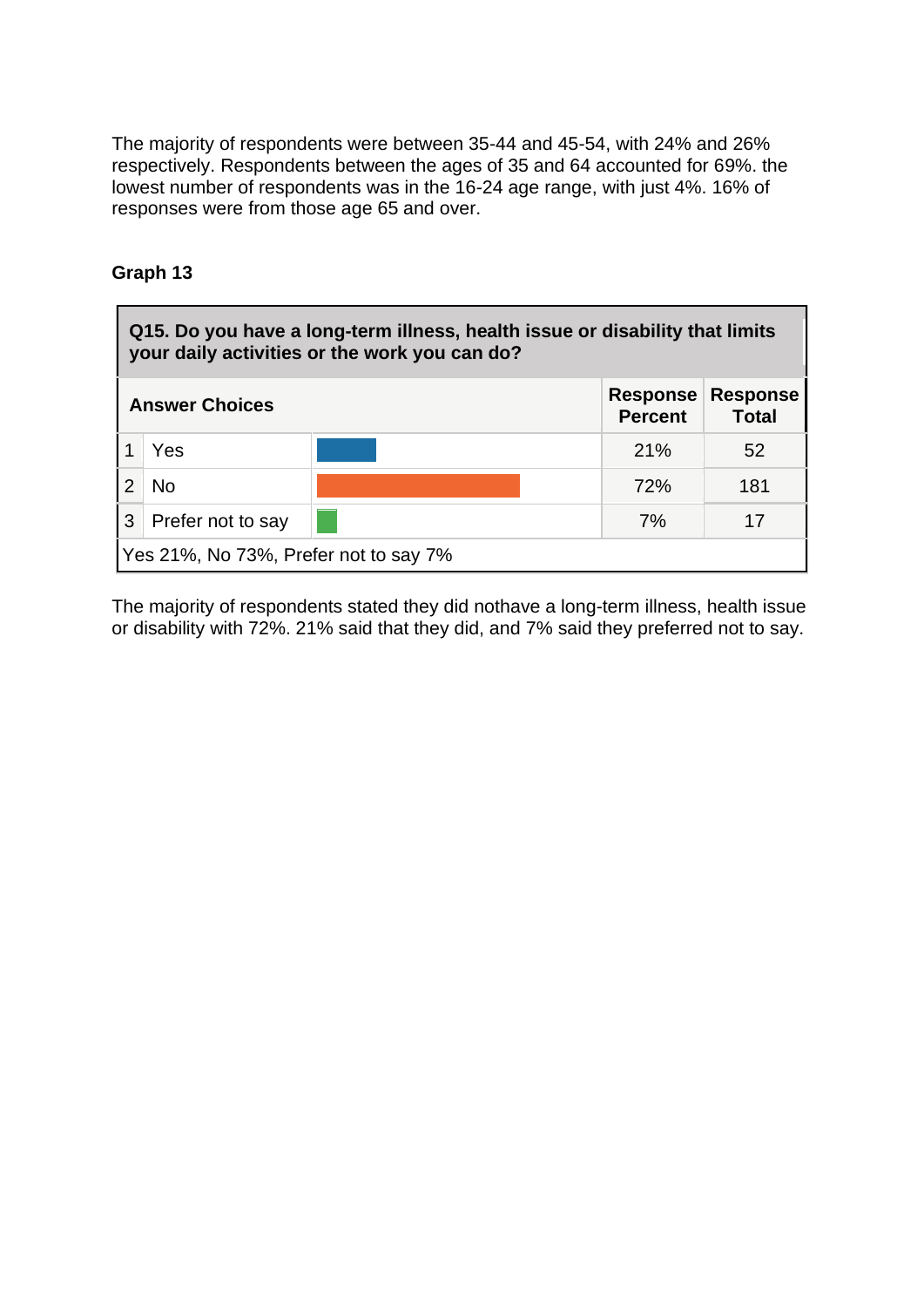| Q17. Which of these groups do you consider yourself to belong to? |                                                                                                  |  |                                   |                                 |
|-------------------------------------------------------------------|--------------------------------------------------------------------------------------------------|--|-----------------------------------|---------------------------------|
| <b>Answer Choices</b>                                             |                                                                                                  |  | <b>Response</b><br><b>Percent</b> | <b>Response</b><br><b>Total</b> |
| 1                                                                 | White -<br>English/Welsh/Scottish/Northern<br>Irish/British                                      |  | 94%                               | 232                             |
| $\overline{2}$                                                    | White - Irish                                                                                    |  | 2%                                | 5                               |
| 3                                                                 | White - Any other White<br>background (please write in box<br>below)                             |  | 2%                                | 5                               |
| 4                                                                 | <b>Black or Black British -</b><br>Caribbean                                                     |  | 0%                                | $\overline{0}$                  |
| 5                                                                 | <b>Black or Black British - African</b>                                                          |  | 0%                                | $\overline{0}$                  |
| 6                                                                 | <b>Black or Black British - Any</b><br>other Black background (please<br>write in the box below) |  | 0%                                | 0                               |
| $\overline{7}$                                                    | Asian or Asian British - Indian                                                                  |  | 0.4%                              | 1                               |
| 8                                                                 | Asian or Asian British -<br>Pakistani                                                            |  | 0%                                | $\overline{0}$                  |
| 9                                                                 | Asian or Asian British -<br>Bangladeshi                                                          |  | 0%                                | $\overline{0}$                  |
| 10                                                                | Asian or Asian British - Chinese                                                                 |  | 0.4%                              | 1                               |
| 11                                                                | Asian or Asian British - Any<br>other Asian background (please<br>write in the box below)        |  | 0.4%                              | 1                               |
| 12                                                                | Mixed - White and Black<br>Caribbean                                                             |  | 0%                                | $\Omega$                        |
| 13                                                                | Mixed - White and Black African                                                                  |  | 0%                                | $\Omega$                        |
| 14                                                                | Mixed - White and Asian                                                                          |  | 0.4%                              | 1                               |
| 15                                                                | Mixed - Any other Mixed<br>background (please write in the<br>box below)                         |  | 0%                                | 0                               |
| 16                                                                | Other ethnic group - Arab                                                                        |  | $0\%$                             | $\mathbf 0$                     |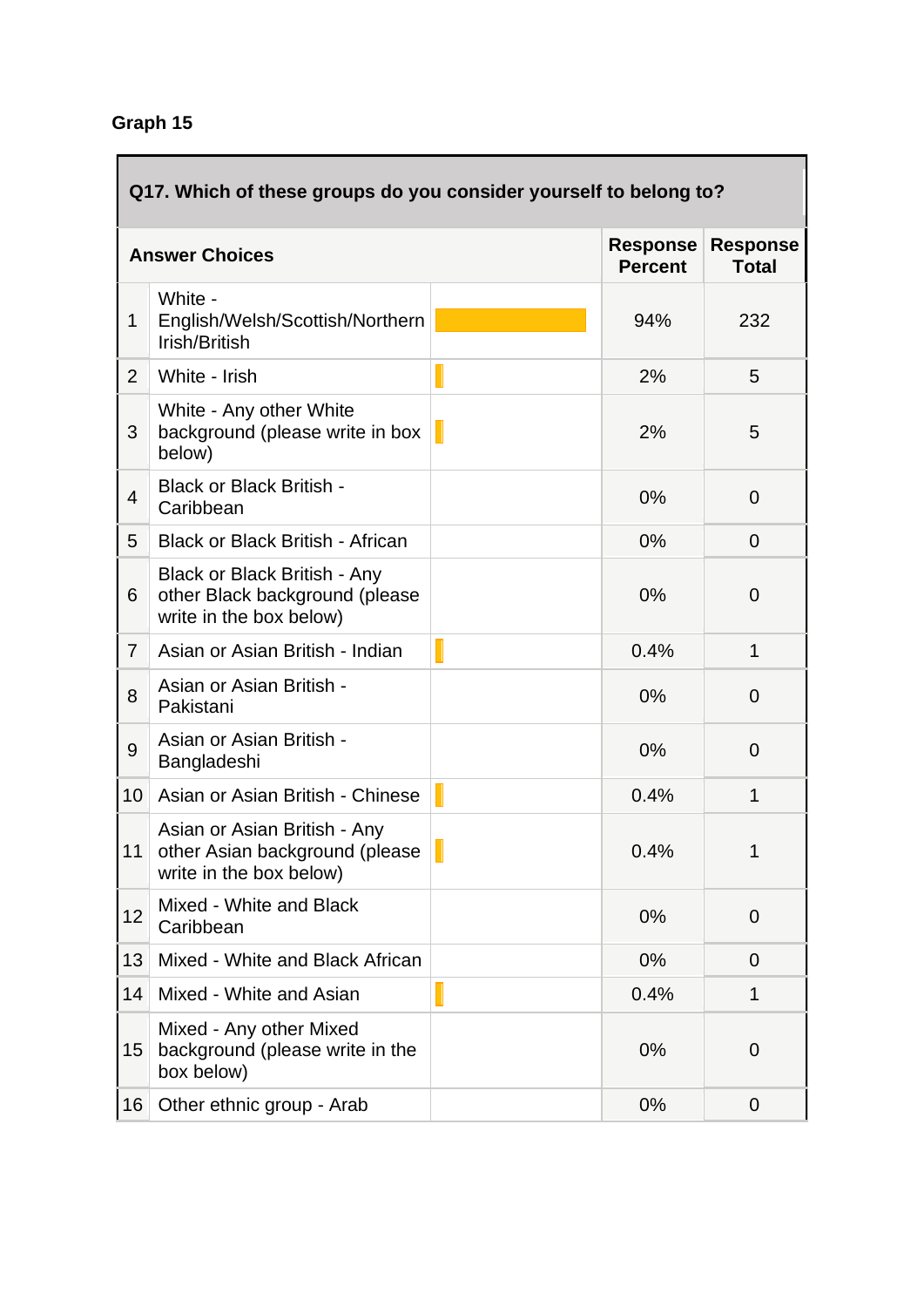| Q17. Which of these groups do you consider yourself to belong to? |                                                                                                                                                                                                                                                                                                                                                                                                                                  |  |       |                |  |
|-------------------------------------------------------------------|----------------------------------------------------------------------------------------------------------------------------------------------------------------------------------------------------------------------------------------------------------------------------------------------------------------------------------------------------------------------------------------------------------------------------------|--|-------|----------------|--|
| 17                                                                | Other ethnic group - Other<br>ethnic group (please write in the<br>box below)                                                                                                                                                                                                                                                                                                                                                    |  | $0\%$ | 0              |  |
| 18                                                                | Travelling community -<br>Gypsy/Roma                                                                                                                                                                                                                                                                                                                                                                                             |  | $0\%$ | 0              |  |
| 19                                                                | <b>Travelling community - Traveller</b><br>of Irish descent                                                                                                                                                                                                                                                                                                                                                                      |  | $0\%$ | 0              |  |
| 20                                                                | Travelling community - Other<br>member of the Travelling<br>community (please write in the<br>box below)                                                                                                                                                                                                                                                                                                                         |  | 0%    | 0              |  |
| 21                                                                | Other (please specify):                                                                                                                                                                                                                                                                                                                                                                                                          |  | 0.8%  | $\overline{2}$ |  |
|                                                                   | White - English/Welsh/Scottish/Northern Irish/British 94%, White - Irish 2%, White<br>- Any other White background 2%, Black or Black British – Caribbean 0%, Black<br>or Black British – African 0%, Black or Black British - Any other Black background<br>0%, Asian or Asian British – Indian 0.4%, Asian or Asian British – Pakistani 0%,<br>Asian or Asian British - Bangladeshi 0%, Asian or Asian British - Chinese 0.4%, |  |       |                |  |

Asian or Asian British - Any other Asian background 0.4%, Mixed - White and Black Caribbean 0%, Mixed - White and Black African 0%, Mixed - White and Asian 0.4%, Mixed - Any other Mixed background 0%, Other ethnic group – Arab 0%, Other ethnic group - Other ethnic group 0%, Travelling community - Gypsy/Roma 0%, Travelling community - Traveller of Irish descent 0%, Travelling community - Other member of the Travelling community 0%, Other 0.8%

The vast majority of respondents (94%) identified as 'White British', and a small number identified as White Irish (2%) or other White background (2%).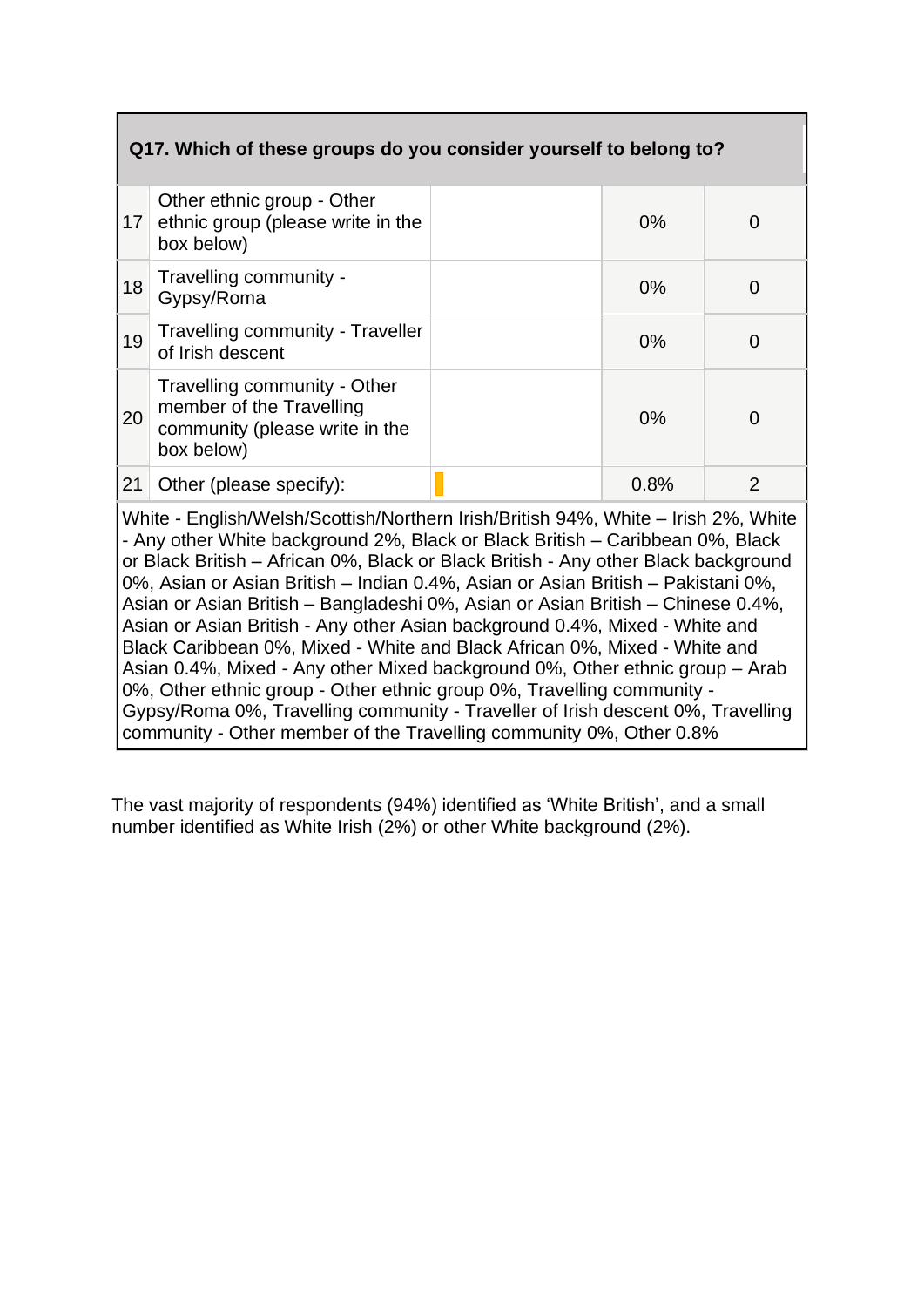| Q18. Which of these best describes your religious belief/faith? |                                                                                                                        |                                   |                                 |     |
|-----------------------------------------------------------------|------------------------------------------------------------------------------------------------------------------------|-----------------------------------|---------------------------------|-----|
| <b>Answer Choices</b>                                           |                                                                                                                        | <b>Response</b><br><b>Percent</b> | <b>Response</b><br><b>Total</b> |     |
| 1                                                               | <b>Buddhist</b>                                                                                                        |                                   | 0.4%                            |     |
| $\overline{2}$                                                  | Christian                                                                                                              |                                   | 48%                             | 114 |
| 3                                                               | Hindu                                                                                                                  |                                   | 0.8%                            | 2   |
| 4                                                               | Jewish                                                                                                                 |                                   | $0\%$                           | 0   |
| 5                                                               | <b>Muslim</b>                                                                                                          |                                   | 0%                              | 0   |
| 6                                                               | <b>Sikh</b>                                                                                                            |                                   | $0\%$                           | 0   |
| $\overline{7}$                                                  | <b>None</b>                                                                                                            |                                   | 41%                             | 99  |
| 8                                                               | Prefer not to say                                                                                                      |                                   | 9%                              | 22  |
| 9                                                               | Other (please<br>specify):                                                                                             |                                   | 0.4%                            |     |
|                                                                 | Buddhist 0.4%, Christian 48%, Hindu 0.8%, Jewish 0%, Muslim 0%, Sikh 0%,<br>None 41%, Prefer not to say 9%, Other 0.4% |                                   |                                 |     |

Most respondents said that they were Christian with 48%, followed by None at 41%. one respondent said they were Buddhist, and two stated that they were Hindu.